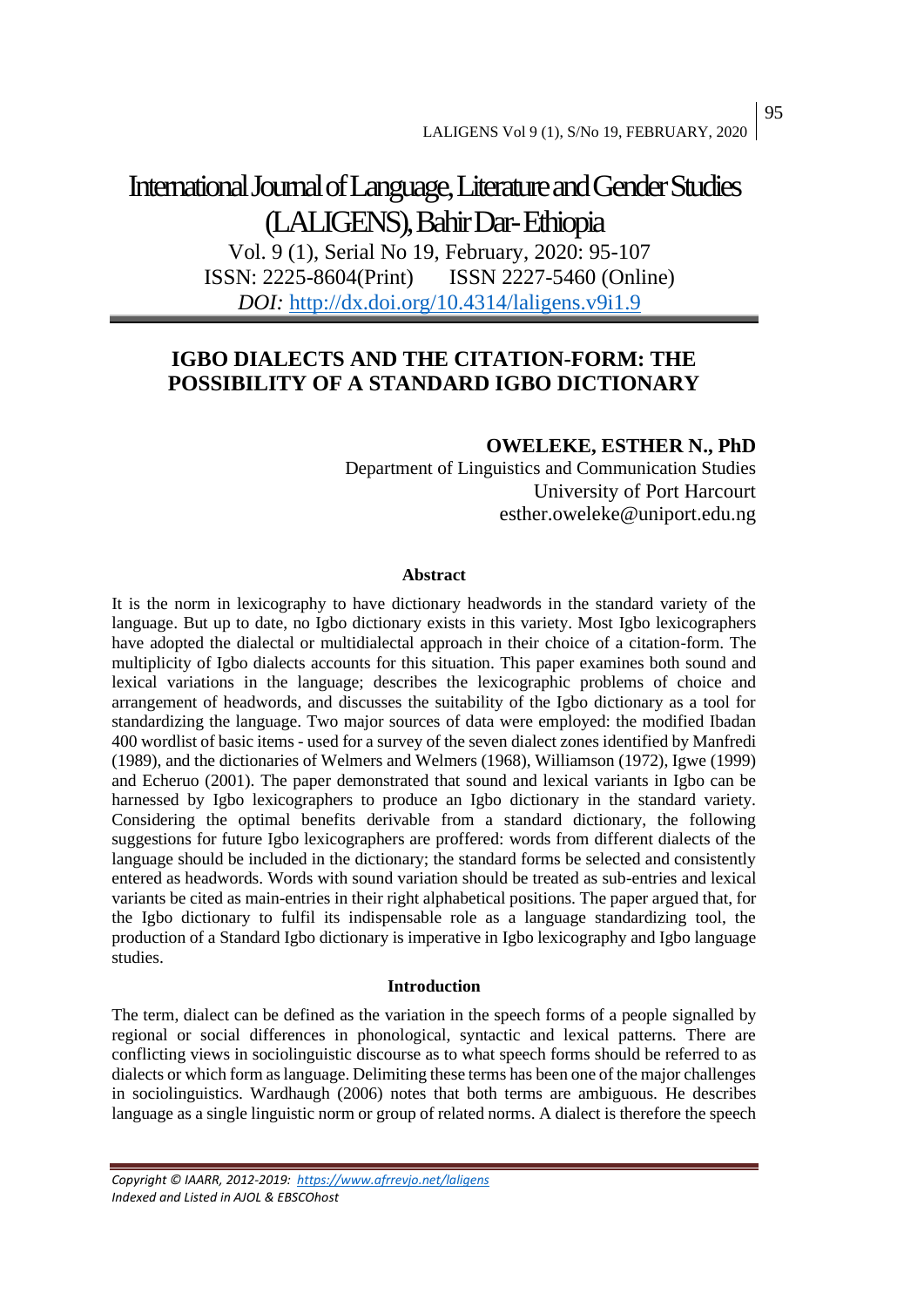characterization of a region (regional dialect) or of a group of people defined by social occupation (social dialect).

As a means of solving this problem of definition and identification of language and dialect, linguists agree that when two interlocutors can communicate without an interpreter, they are using the same language. But sociolinguists have warned that mutual intelligibility and lexicostatistics are not adequate parameters for distinguishing language and dialect. They argue that some political and cultural factors, other than linguistics play vital roles. Fromkin, et al (2007) reported that German and Dutch, Norwegian and Swedish, are regarded politically as different languages even though they are mutually intelligible. In Nigeria also, speakers of Efik, Annang and Ibibio consider their varieties as separate languages even though they are also mutually intelligible. Mandarine and Cantonese Chinese spoken in the same country, China, are regarded as same languages though mutually unintelligible. Native speakers of Ikwere, Ukwuani and Ika varieties since the end of the Nigeria-Biafra Civil war have argued that their speech forms are independent languages, rather than dialects of Igbo even though they share high degree of mutual intelligibility with other Igbo varieties. These cultural and political interferences have made the definition and identification of language and dialect difficult. Be that as it may, our concern in this paper is not to deepen or contribute to the controversy or determine what constitutes a dialect or language but rather to identify what problems the existence of these dialects pose to dictionary compilation in Igbo.

### **Multiplicity of Igbo Regional Dialects**

Language studies such as, Armstrong (1975), Manfredi (1989), Williamson (1968, 2000) Emenanjo (1989), and Alerechi (2008) among others have shown that language variation exists across the Igboid varieties. The existence of numerous and divergent dialects of Igbo is an undisputable fact. This situation can be attributable to such facts as historical divergence, interference from other languages or the geographical spread of the language over a very vast area, spanning through seven states in the south eastern part of Nigeria. Manfredi (1989) has identified seven major dialect zones in Igbo based on the lexical, morphological and phonetic variations of the speech forms exhibited in these zones. The seven zones are: Delta, Enyom, Central, Plains, Oshimili, Omambala, and the Savana. These dialects, though exhibit a great deal of lexical and phonological variations, they share a high degree of mutual intelligibility. Within the Plains and Oshimili zones in Delta State, three major dialect clusters namely Enuani, Ukwuani and Ika have been identified. Ikekeonwu (1986) has also identified some dialect clusters of Igbo especially the Northern Igbo dialects. The following varieties have been chosen for this study: Emohua from Delta Zone, Igbere and Arochukwu from Enyom, Orlu from Central, Agbo and Utagba-Uno from Plains, Igbuzo and Ubulu-Ukwu from Oshimili, Onicha from Omambala, and Nsuka from the Savanna zone. Below is a table showing dialectal variations in the language:

The data as displayed above show that considerable differences, both segmental and suprasegmental exist among the varieties. Consonant variations abound in the language in initial and medial word/syllable position. Phonological alternations exist between plosives, affricates, fricatives, nasals, and approximants in the different dialects. A few examples of consonant variation and sound correspondence are given below: and in the appendix:

| 1 a) $[b]~[f]$                           | $\lt$   | [òbàrà], [òfàrà]                                                           | 'blood'     |
|------------------------------------------|---------|----------------------------------------------------------------------------|-------------|
| b) $[p]^\sim[kp]$                        | $\lt$   | [àpàpa], [àkpàpa]                                                          | 'groundnut' |
| c) $[s]^\sim[[]$                         | $\prec$ | $[\text{oto}^{\downarrow} \text{Si}], [\text{oto}^{\downarrow} \text{fi}]$ | 'bamboo'    |
| d) $[[]^{\sim}[f]^{\sim}[v]^{\sim}[h]$ < |         | [a[i][a], [afifia], [avivia],                                              |             |
|                                          |         |                                                                            |             |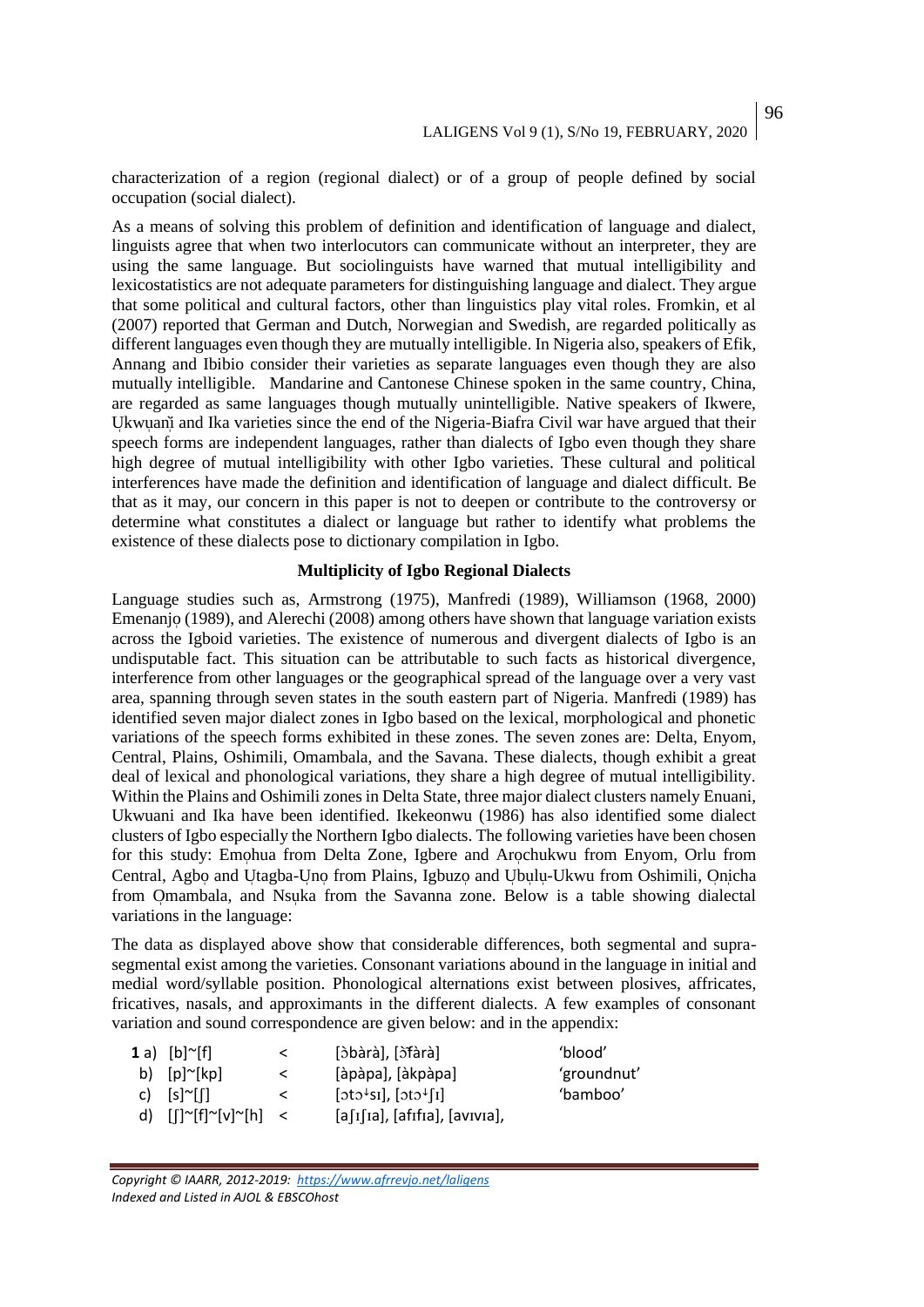|                                               | [ahɪhɪa]                          | 'grass'     |
|-----------------------------------------------|-----------------------------------|-------------|
| e) $[d_3] \times [z] \times [g] \times [3]$ < | [ijīʃī], [izizī], [agizhî], [iʒī] | 'house fly' |

Vowel variation in initial, medial and final word positions have also been attested in the language:  $[\epsilon] \sim [\alpha]$  as in  $[\epsilon \text{ka}]$  and  $[\epsilon \text{ka}]$  "hand,  $[\epsilon \text{kwa}]$  and  $[\epsilon \text{kwa}]$  "cry";  $[\upsilon] \sim [1]$  in  $[\epsilon \text{ka}]$  and [akɪ] "palm kernel"; and  $[e]$  and  $[e]$  in [awele] and  $[ewere]$  "good luck", among others. The data show that most of the sound variants exhibit similar tonal patterns as illustrated in the variants for the following words: '*grass'*, '*body', 'house', 'breast', 'afternoon*', etc. The data also show that lexical variants abound in the language, as evident in these words: *'crayfish'*, '*prostitute', 'ostracise', 'groundnut', 'woman', 'blood', 'beat'*, and among others. It is also observed that some lexical items exhibit both sound and lexical alternations. While some words exhibit considerable differences in pronunciation, others show very slight variations.

It is noted that, while some varieties exhibit features of aspiration, labialisation, palatalisation, and nasalization, others do not. In addition, while these features may be phonetic in some varieties, they are phonemic in others. The features, retroflex flap  $\lceil \mathbf{r} \rceil$  and the alveolar trill  $\lceil \mathbf{r} \rceil$ exist in Ika and Ukwuani varieties but they are allophones of the phoneme [l]. Similarly, in Nsuka variety, the labial-velar plosive [kp] [gb] and the bilabial implosives [ $\beta$ ] [ $\beta$ ] are attested. Despite these differences, a high degree of mutual intelligibility still exists among speakers.

It is noted that, while some varieties exhibit features of aspiration, labialisation, palatalisation, and nasalization, others do not. In addition, while these features may be phonetic in some varieties, they are phonemic in others. The features, retroflex flap [ϒ] and the alveolar trill [r] exist in Ika and Ukwuani varieties but they are allophones of the phoneme [l]. Similarly, in Nsuka variety, the labial-velar plosive [kp] [gb] and the bilabial implosives [5] [b] are attested. Despite these differences, a high degree of mutual intelligibility still exists among speakers.

#### **The Standard Variety/Dialect**

A standard variety of a language is the codified variety that is generally accepted as the means of communication usually for literary purposes in the mass media, education, public examinations and publications. According to Trudgill (1999) a standard variety is that variety of a language which has gone through the processes of selection, codification and stabilization. A standard dialect can evolve naturally form an existing dialect of a locality or it can be a conscious creation from a combination of some closely related ones. The English language is one language whose standard variety has evolved from one of the existing dialects. Perera (1994, p. 79) points out that, "It was an accident of geography that selected East Midland dialect as a standard not any inherent superiority". This selection was made possible by Chaucer in the late  $14<sup>th</sup>$  century who chose his own East Midland dialect for his literary works. The introduction of the printing press in 1476 greatly influenced the spread of this variety as a written form among the educated. Considering the enormous value of the standard form to the literary, economic, or political advancement of a people, many languages of the world now have a standard form, in addition to other social and regional varieties.

Regarding Igbo, several attempts were made by Igbo language enthusiasts, especially early missionaries to establish a literary standard for Igbo. These included the introduction of Isuama Igbo developed in Sierraleone for Igbo freed slaves, between 1852 and 1900. The Isuama attempt failed and gave way to Union Igbo (1901-1929) an "esperanto" variety created from a combination of different dialects namely: Owere, Onitsha, Arochukwu, Uwana and Bonny. According to Emenanjo (1989) this variety is best described as "a still-born Esperanto which lived only in the Protestant Bible". The third attempt was Ida Ward's investigation and recommendation in 1941 for Central Igbo as a standard variety. Central Igbo also did not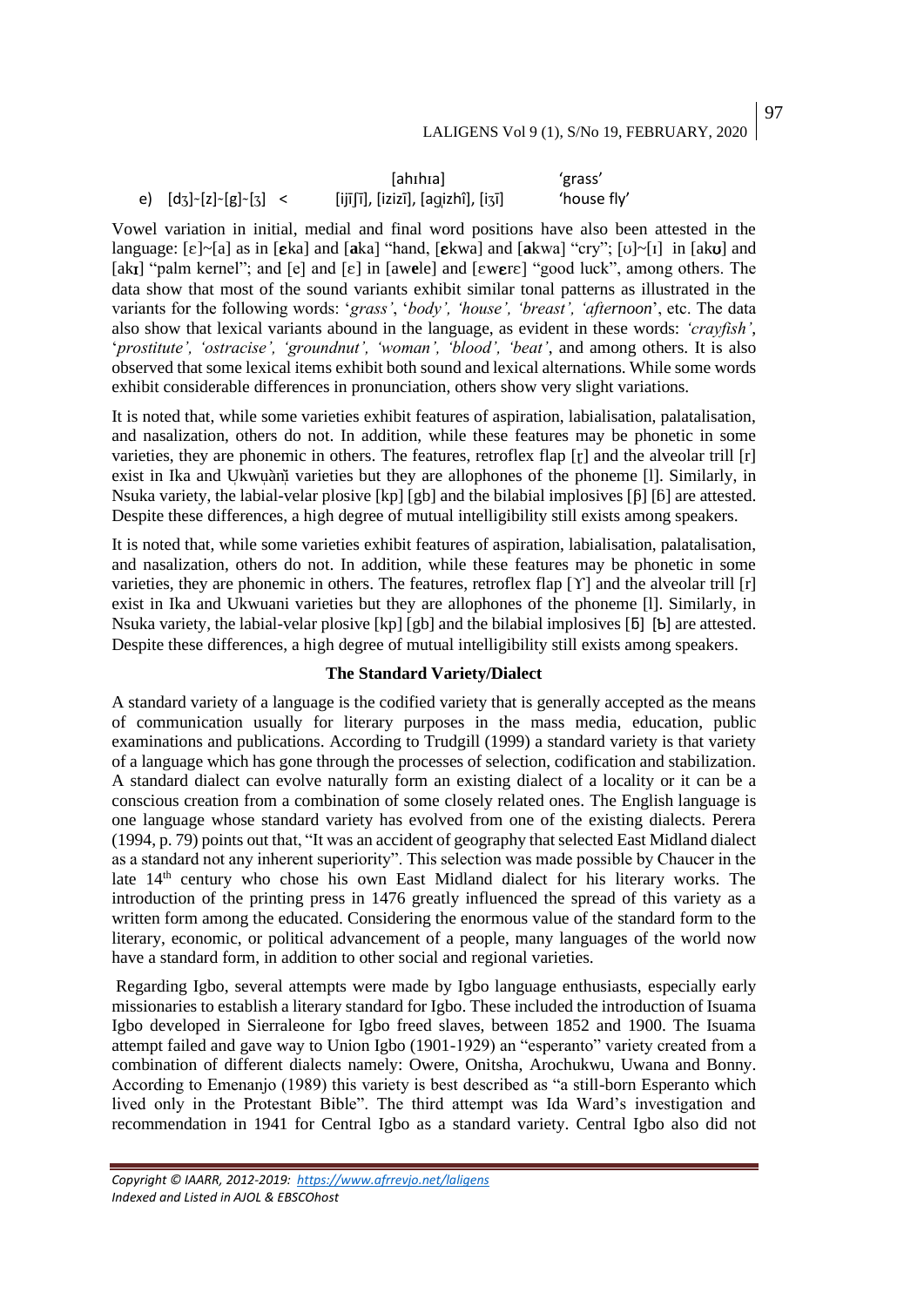survive first, because the Onwu orthography which was later established could not capture and represent accurately all the distinct phonological features of the language. In addition, the orthography does not reflect the features of nasalization, aspiration, palatalization, among others, which are distinctive in the Central Igbo. Armstrong (1975, p. 4) in his comparative analysis of five Igbo dialects observes that the "official and much simplified orthography amounts in practice to writing Central Igbo in the Onitsha sound system. The study shows that Central Igbo has as many as sixty-four consonant phonemes as opposed to the twenty-eight of Onitsha. Emenanjo (1985) also draws attention to the existence of up to ninety-six phonemes of Igbo. Monye (1989) and Williamson (1968), among others have shown that  $\ell$  is distinctive in Enuani, Ika and Ukwuani varieties.

The Igbo Archival Dictionary Project team has also identified a good number of distinctive phonemes not represented in the Onwu orthography. The team identified ten distinctive vowels and ninety-six consonant phonemes, and also proposed both phonetic and orthographic symbols for representing them. Many Igbo scholars and linguists, have acknowledged the gross inadequacies of the Onwu orthography in representing the contrastive sound segments of the language, and are therefore of the opinion that the Onwu orthography should be modified to accommodate other distinctive sounds in the language. Other reasons why Central Igbo did not survive include the unhealthy rivalry among Igbo scholars and the negative attitude of the Igbo people in general to their language.

#### **What is Standard Igbo Variety?**

From the general literature available, Standard Igbo can be defined as the variety that makes use of the morpho-syntax of Central Igbo, the sound system of Onitsha Igbo. It is the form used in the mass media, for education, commerce, and publications. Standard Igbo enriches itself through inter dialectal and external borrowing especially from the Igbo planned metalanguage project. According to Emenanjo (1989, p. 222), Standard Igbo is "a-dialectal and draws strength and vibrancy from all Igbo dialects. It is distinct from any and all of the live Igbo dialects. It has the richest lexical inventory among all other dialects. It is the only variety that makes use of Igbo metalanguage". Ikekeonwu (2005) also sees the standard variety as the "melting-pot of various Igbo dialects, a fusion in many respects of the erst-while Central Igbo and General Onitsha Igbo".

The question now is: "Is there a Standard Igbo variety generally accepted by all native Igbo speakers and Igbo language learners?" Some literate Igbo believe that Standard Igbo exists and that it is the variety used in the mass media, in schools, for advertisements and for official purposes. This variety exists but, according to Nwaozuzu (2006), it does not enjoy general acceptance by Igbo scholars and the general public. The variety has been identified; it is only logical that it should be documented in a dictionary. Majority of people, both native speakers and learners assume that Standard Igbo is synonymous with Central Igbo. But this is far from the truth.

#### **The Issue of Citation-form in Igbo Dictionaries**

In lexicography, a citation refers to the headword or lemma. The headword is the entry word in a dictionary usually written in bold type-face, that is, the form in which a lexical item is identified. The citation form serves as the root from which other inflected forms are generated and the base to derive other new words. The citation form of a lexical item is easily identified in isolation by the speaers of that language. In many dictionaries of the world, citation forms have been established and dictionary users know exactly what forms to look up. The French look up words in the infinitive (e.g. *donner* 'to give', *parler* 'to speak', *fumer* 'to smoke', etc.)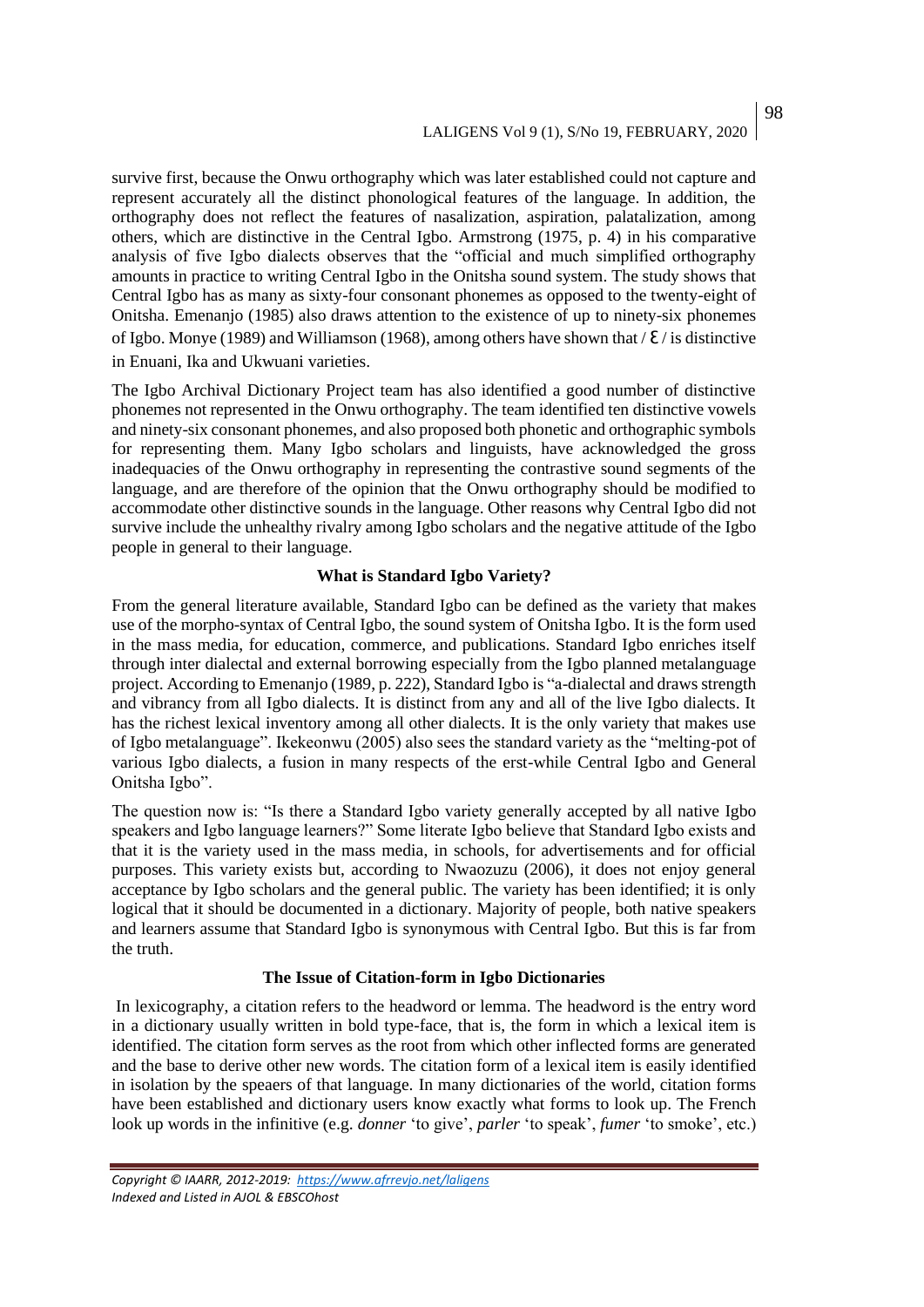99

For Sanskrit verbs the root is the entry, and Hindi uses the infinitive. In English, verbs are entered in plain present or bare infinitive. In Igbo, no citation-form has been fixed.

Most Igbo lexicographers have therefore randomly chosen different citation forms as seen in the extant Igbo dictionaries. Welmers and Welmers (1968) cited verbs in the infinitive form, Echeruo (2001) used the imperative form and Igwe (1999) used both the basic and the infinitive forms in the same dictionary- the basic to indicate verbs in isolation and the infinitive for all the other verbs in the group. Williamson (1972) cited verbs in the infinitive but omitted the prefix i/i and explained that the verbs should be read off by adding the infinitive prefix.

A major problem relating to citation form in Igbo dictionaries is that of the arrangement of lexical items, especially of verbal entries. This problem is seen in the different methods employed by Igbo dictionary-compilers. In Welmers and Welmers (1968), words are cited beginning with a syllabic, that is, either a vowel or a syllabic nasal. In this dictionary, alphabetizing is based not on the initial syllabic but on the first syllable-initial consonant. For instance, nouns like aki 'palm kernel', ùde 'ointment' and ego 'money' would be looked up under the letters: 'k', 'd' and 'g', respectively not under 'a', 'u' or 'e'. Verbs are also not entered in their roots or bases, but with some prefixes. By this arrangement, all entries begin with a vowel sound and these vowels do not determine the position of the word. This arrangement is unnatural and gives the erroneous impression that every Igbo word begins with a syllabic. The method disrupts the morphological structure of Igbo lexical items. Igbo native speakers are intuitively aware that most nouns in their natural form begin with a syllabic and verbs in its basic form begin with a consonant.

Williamson (1972) and Igwe (1999) arranged entries according to some sort of semantic groupings instead of using strict alphabetization. This method as observed by Oweleke (2007b, 2008) has its limitations as search for words become tedious and sometimes fruitless. Another problem of this arrangement is that the Igbo dictionary user (whether native speaker or language learner) must decide which group a word belongs before he can find its meaning. This negates the principle of dictionary compilation.

#### **Lexicographic Problems Created by the Multiplicity of Igbo Dialects**

The existence of many Igbo dialects has very serious implications for Igbo dictionary compilation. Some lexicographers (and critics) including Welmers and Welmers (1968), Williamson (1972), Emenanjo (1973), Igwe (1991) among others have noted that the presence of a considerable number of Igbo dialects accounts for the few lexicographic works available. The major challenge faced by the Igbo lexicographer is choosing the dialect for the headword. To tackle this problem, most Igbo lexicographers in the front-matter of their works give explanations for the choice of dialects employed. Welmers and Welmers (1969, p. ii) used what they term "Comparative Igbo" which they believe reflects an effort to record forms and usage of Igbo spoken in Owere and Umuahia Provinces. Williamson (1972) gives justification for her choice of Onitsha dialect. She reasons that while there are some good studies of Central Igbo dialects, there is no modern linguistic study of Onitsha". Crowther (1882), Dennis (1993), Thomas (1913) and Williamson (1972) all published their dictionaries in Onitsha dialect. Igwe (1991) affirms that entries in his dictionaries are drawn from different dialects of Igbo but with special attention to Central Igbo. Echeruo (2001) uses a multi-dialectal approach. Up to date, there is no dictionary of Igbo that is written in the standard variety.

While some critics on Igbo lexicography object to a dialect-based dictionary, others see it as a blessing. Ogbalu (1973, quoted in Emenanjo 1973, p. 93) while criticizing Williamson for publishing her dictionary in the Onitsha dialect states that he doubts the wisdom of publishing

*Copyright © IAARR, 2012-2019: <https://www.afrrevjo.net/laligens> Indexed and Listed in AJOL & EBSCOhost*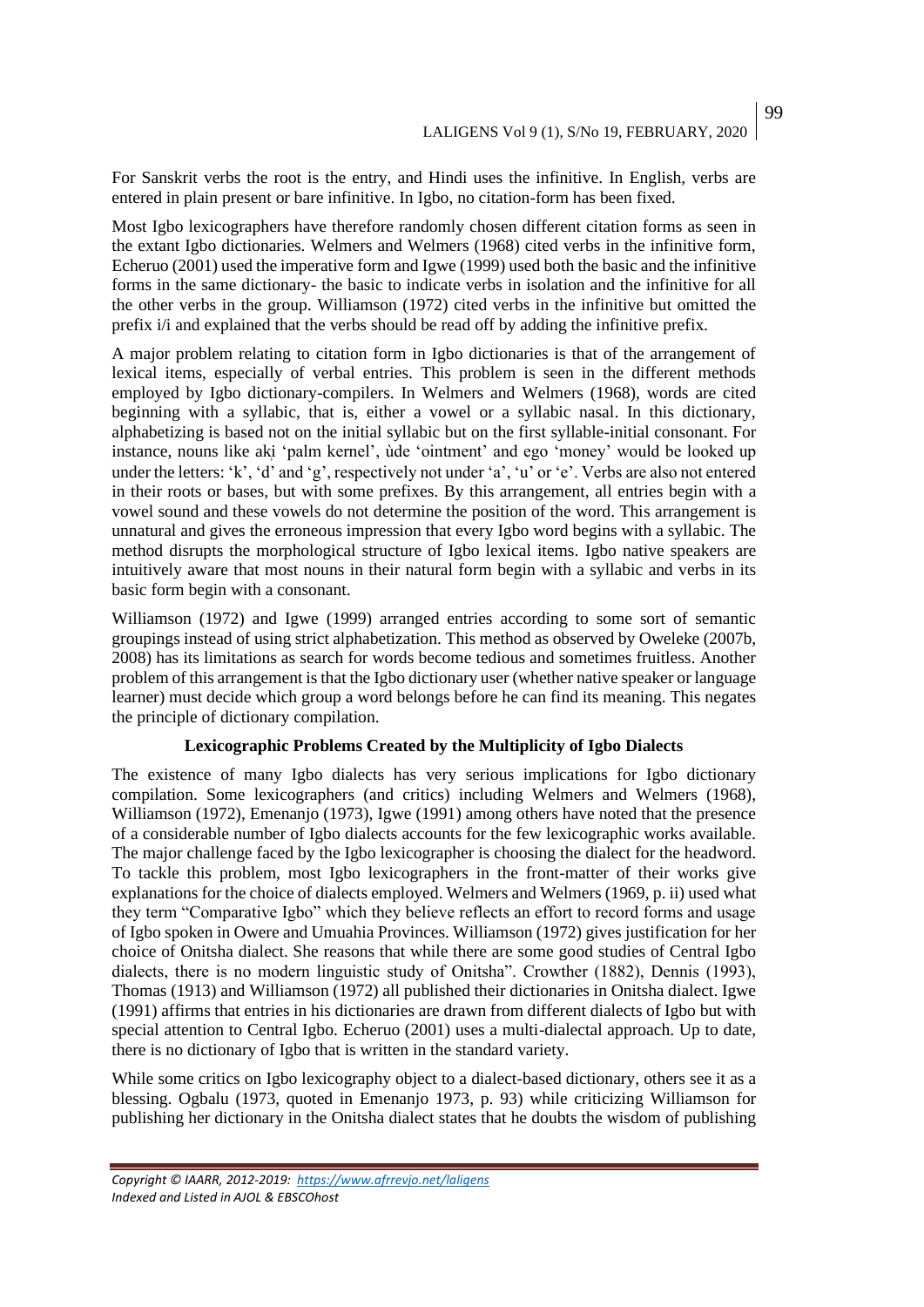in different dialects. He, therefore, suggests that, "the publication of dictionaries should be geared towards evolving a standard Igbo that would transcend dialect boundaries". On the other hand, Igwe sees a dialect-based publication as an asset rather than a liability. This view is valid in that, while dictionaries are compiled in different dialects the entire corpus of Igbo vocabulary will be preserved and this will forestall language or dialect extinction. Thomas (1914) *Addenda to Ibo-English Dictionary* is very useful in this direction in that, a great deal of lexical items has been documented in Enuànì-Igbo dialects. A good number of words that have become obsolete are found in this dictionary.

## **Sound Variation and the Lexicographic Problem of Citation-form**

It is a well-established fact that the speech forms of Igboid communities vary extensively based on pronunciation. All existing Igbo dictionaries have entries either from one dialect or from a number of dialects. As stated above, most Igbo lexicographers justify their choice for selecting words form one dialect or more. A multi-dialectal approach to lexicography has the advantage of putting together the word stock of Igbo. On the other hand, the major disadvantage is that a multi-dialectal approach possess the problem of choice of headwords, that is, which dialect should be chosen for headwords and which as the variants and which method of arrangement should be adopted while keeping to the lexicographic principle of lemmatization (that is, arrangement of headwords). A look at the variants for the words for '*body', 'house' 'anus'* and '*grass*' portrays the problem faced by Igbo lexicographers:

**2.** body' àshu  $[a]$   $\circ$  èhu  $[\text{eh}$ U  $]$   $\circ$ èsu  $[\text{es}$ U  $]$   $\circ$ àru  $[\text{arb}$ ; àhu  $[\text{ah}$ U; èshu  $[\varepsilon]$  ùhu  $[\text{bh}$ U $]$  $[\lceil \circ \text{h} \cdot \text{s} \cdot \text{r} \rceil]$ 

house' unò [unɔ]ulò ; [ulɔ]uyò [ujo]; ulò [ulo]; [n~l~j ~u~u]

grass ashishia [a[1[1a]; efifia [efifia]; afifia [afifia]; avivia [avɪvɪa],ahihia [ahɪhɪa] [f-f-h-v]

anus àtùlù [atʊlʊ]; òtùnè [otune] òchùlà [ot [ula; òtùlà [otula]; òtùlè [otule] òtèlè [otele]

face ihu [ihu] ihu [ihu] ishu [ishu] iru [iru] ifu [ifu] isu [isu], ivu [ivu] isu [isu

Such sound variants abound in the Igbo language, (cf. Appendix A). In a multi-dialectal dictionary, which of these variants should be treated as headwords and which as sub-entries? Should all the different variants be entered as main entries in the dictionary? The word "body" in the data has ten varieties. Should there be ten or more entries in different alphabetical positions for these varieties? These are some of the questions this paper attempts to find answers for. Appendix A is a table of sound correspondence showing vowel and consonant variations in the first and second syllable positions of simple basic words found among these varieties under study.

# **Lexical Variation and the Lexicographic Problem of Citation-Form**

Apart from sound alternants attested in the language, lexical variants also exist. How should these variants be handled in a standard dictionary? Our data show that different words exist for the following words listed below:

| 3. | 'snail'      | ikèkèle ~ ejùnà ~ òkpàtu ~ nijèlè ~ nijìlà ~ ejùnà ~ iko      |
|----|--------------|---------------------------------------------------------------|
|    | 'plantain'   | ògèdè jioko ~ ji àrà ~ ògbaraka ~ ukam ~ okìnìmà              |
|    | 'loin cloth' | $mpe \sim owo$                                                |
|    | 'prostitute' | ajadu ~ àkwùnà ~ okpara                                       |
|    | 'hair"       | eju ishi ~agbisì ~rikiri izē ~ ntutu                          |
|    | 'bamboo'     | otosi ~ otoshi ~àchàrà ~ ùkètè ~ òkòrò                        |
|    | 'spider'     | àkpàmkpà ~ àkpùkpà ~ ùgudé ~ ngugurudē ~ wokāni nwèrè ~ ùdidē |

100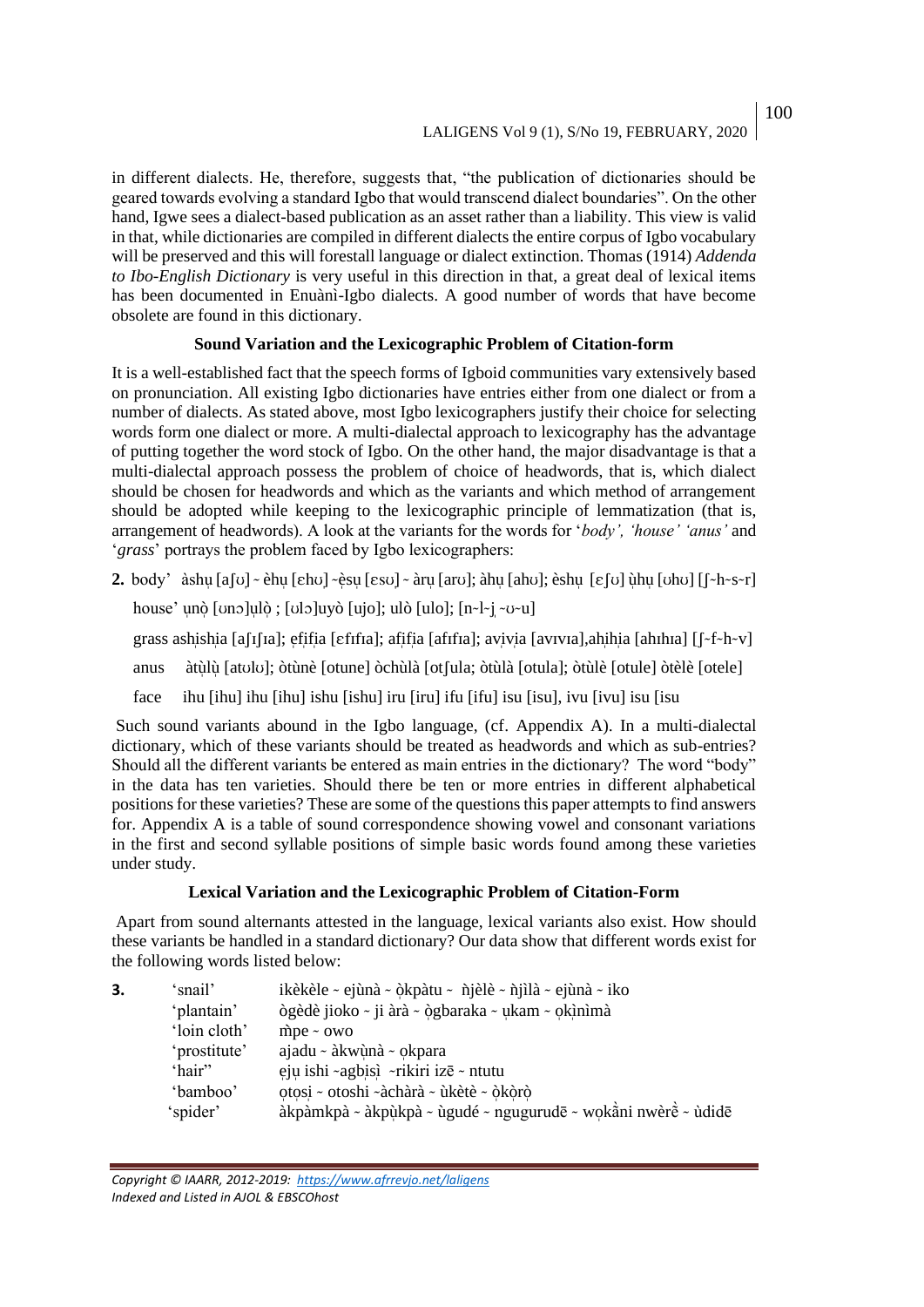| 'crayfish'  | isha ~ ize ~ nwaide ~ ayiya ~ obu ~ nfriiya ~ idamàfū                    |
|-------------|--------------------------------------------------------------------------|
| 'groundnut' | àpàpa ~ àhuekere ~ ìsaèwè ~ asiboko                                      |
| 'witch'     | amòsu ~ ògbòmà ~ mgbàshi                                                 |
| 'cassava'   | akpu ~ agburu ~ ì $\Box$ bu $\Box$ ru $\Box$ ~ m̀blàkà ~ ì $\Box$ mànakà |
| 'woman'     | nwaànyì ~ onyinè ~ òkpòho ~ nwaamì                                       |

The data above show that the Igbo language is lexically rich. The dialects contribute to the the abundance of the total word stock of the language. But ironically, extant Igbo dictionaries do not corroborate this fact as most dictionaries are dialect based.

#### **The Issues of Dialectal Variations in Igbo Extant Dictionaries**

This section examines the treatment of dialectal variations in some Igbo dictionaries. Igwe (1999) and Echeruo (2001) adopted the multi-dialectal approach to dictionary compilation. This means that words are selected from many dialects. In this dictionary, both sound and lexical variants are treated as Headwords or Main-entries. In Echeruo's dictionary, dialectal variants such as: abali~abani "night"; agha~aya~aha "war"; akpana~akpala "bird droppings"; ebili~ ebule~ebulu~ebunu~evule "ram" are all treated as separate headwords, as shown below:

> **akpana** [LHH] bird droppings var. **akpala akpala** [LHH] bird droppings var. **akpana agbishi** *n* [HHL] stinging blackant. var. **abisi**, **agbisi**

#### **Fig 1: Extract from Echeruo 2001:**

 **ebili** n [LLL] ram, uncastrated male sheep  **ebule** n [LLL] ram, uncstrated male sheep  **ebulu** *n* [LLL] ram, uncastated male sheep  **ebunu** *n* [LLL] ram, uncastrated male sheep

 **evulu** *n* [LLL] ram, uncastrated male sheep

#### **Fig 2: Extract from Echeruo, 2001**

**abana** n. water yam (Dioscorea alata) (Ont.): = **mbala, mvula abuba** n. (a) feathers; (b) scales; (c) wings of insects; (cf. **abuba, ugbene** (Ont.) cf also **mbu'ara ebule** n. a ram (= **ebunu** (Ont.), **evule agbisi** n. a very black ant having a sharp sting (usually found with uncemented floors). One who deals ruthlessly with others.

#### **Fig 3: Extract from Igwe: 1999**

Wiliamson's focus is on the Onitsha variety. Both main-entries and sub-entries are given in the dialect. While Echeruo consistently enters dialectal variants as headwords (main entry), Igwe cites them as sub-entries. Igwe also consistently enters words from the Central Igbo dialect as main entries in contrast to Echeruo. Echeruo's method is also not in conformity with standard lexicographic practice and principles because the treatment of headwords is repetitious and is not space economical. Since it does not consistently enter a dialect as the headword, it cannot be used to standardize spelling.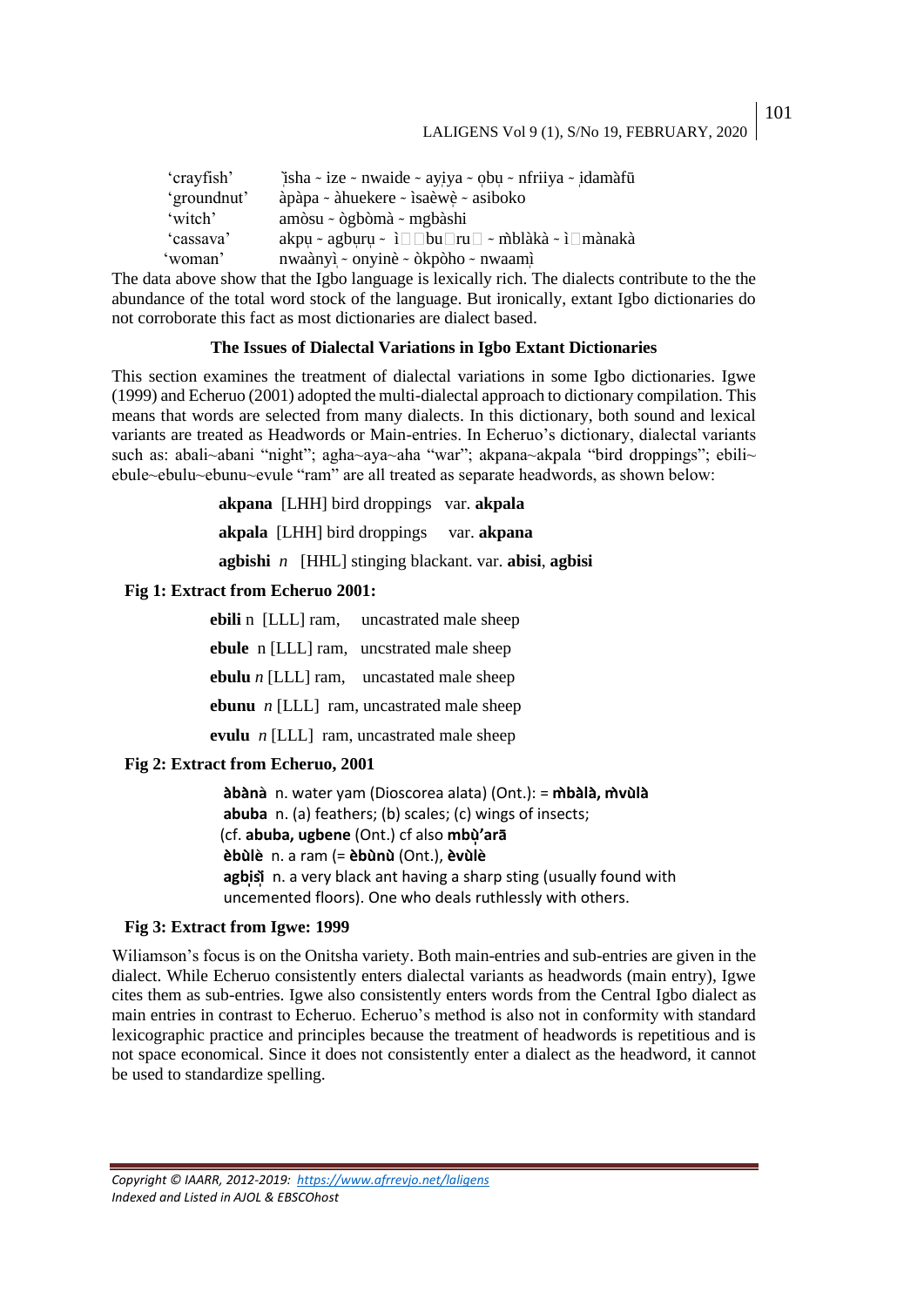# **Establishing Citation-form for Standard Igbo Dictionary**

As already pointed out in section 2.2.1, the Standard Igbo variety does not enjoy general acceptance and this has given rise to dialect-based Igbo lexicography. Since there is no dictionary in the standard variety, it means that there is no dictionary of Igbo that can be appreciated by all Igbo speakers and learners. We are of the opinion that the time is ripe in Igbo studies to stabilize the spelling, pronunciation, and lexicon of the literary standard, and the dictionary is one tool to achieve this purpose. Samuel Johnson in 1755 in his publication: *A Dictionary of the English Language* started the process of standardizing spelling, pronunciation, and grammar of English. In 1828, Noah Webster's dictionary*: An American Dictionary of the English Language* also became the first major attempt at standardizing the American English spelling, pronunciation and lexicon, and this effort has given the America variety of English a clear identity and status. Lexicographers such as Al-Kasimi (1977), Kiango (2000), and Landau (2001) believe that before a dictionary can be written for a language, that the language must have a preferred, favoured or standard variety. Such a standard has already been identified for Igbo. It is the Igbo variety that is "a-dialectal, the only one that draws synonyms from all Igbo dialects and the only dialect that has a metalanguage. It is a distinct variety of its own. But there is yet no dictionary in this variety.

To compile a dictionary in the Standard Igbo dialect therefore, we make some suggestions for its lexical coverage, citation-form and arrangement of lexical items.

# **1. Lexical Coverage for a Standard Igbo Dictionary**

The paper suggested that words from many dialects of the Igbo language should be included in the dictionary (that is, both standard and non-standard). If Standard Igbo is the "melting- pot of various Igbo dialects" and "draws strength and vibrancy from all Igbo dialects", then a Standard Igbo dictionary should include varieties from all the dialects. The task though enormous is worth the effort. Lexical variants should therefore be entered and treated as synonyms. Words from the Standard dialect should be consistently chosen as citation-form. By this method, the Igbo dictionary will become a viable instrument for the Igbo language documentation and standardization.

Many new lexemes that have entered the Igbo lexicon through lexical enrichment programmes should be collected and documented in this dictionary. A lot of achievements have been recorded by Igbo language agencies of modernization such as the Society for Promoting Igbo language and Culture (SPILC) now replaced by the Igbo Language Association (ILA), the Igbo Standardization Committee (ISC) and the Nigerian Educational and Development Council (NERDC). According to Emananjo (1989, p. 222) "the Igbo metalanguage projects have brought in not fewer than 20,000 words to the modern lexicon of Standard Igbo". Ironically, these words are not found in any of the Igbo dictionaries. We observe that Igwe's (1999) and Echeruo's (2001) dictionaries published many years after the release of these terms by SPILC - (Igbo Metalanguage: Okasusu vol 1) do not have record of such words as mkpòàhàˋ "noun", nnòchiaha "pronoun", "mgbakwunye" affix(es) and mbunaobi "aim" among others. The paper also suggests that these new words be included in the Standard Igbo dictionary. This inclusion will give the dictionary the identity and pan-acceptance that it lacks.

## **2. Citation-form in the Standard Igbo dictionary**

Words in the dictionary should be cited in their basic form. Both the derived and non-derived nouns should be cited in their right alphabetical positions. The basic form of verbs should be entered as headwords not the imperative or the infinitive as revealed in the extanct dictionaries.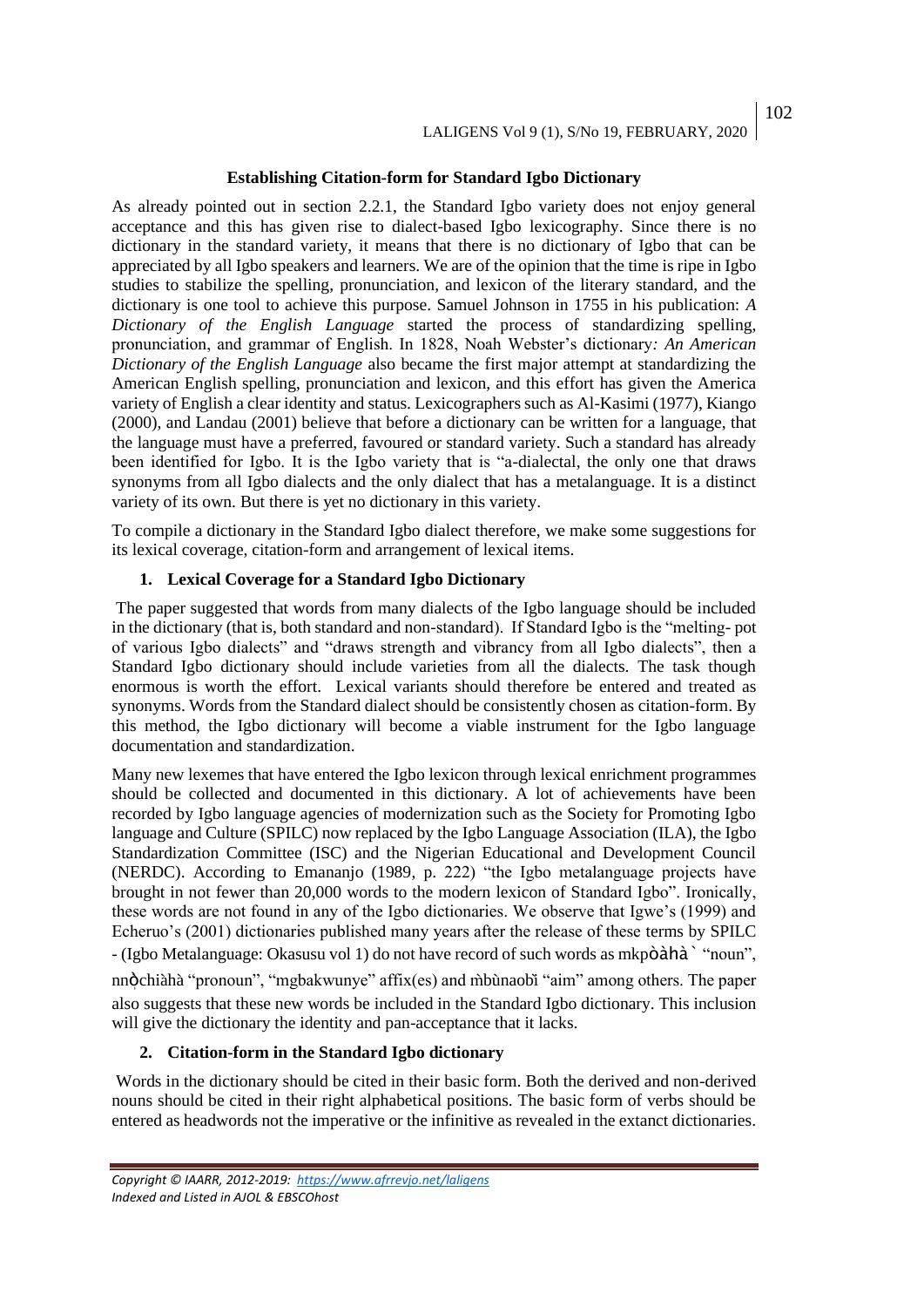The imperative form of the verb is inadequate for citation in Igbo dictionary in that not all verbs have the imperative form. Stative verbs have been identified in Igbo studies by Williamson (1972), Emenanjo (1973) among others as verbs that cannot be used in the imperative. The tone of the suffix is high for all verbs. The imperative form is also highly dialectal; the suffixes vary across dialects. While Igbuzo-Igbo uses only the suffixes  $e=$  and  $=a$ ; Onitsha Igbo makes use of five, =e, =o, =o, =o, =e; Central Igbo uses =e, =a, o and o. For this reason, also, the imperative is not a good form for citation in Igbo dictionaries. The imperative is also not a natural form of the verb that speakers of Igbo can easily identify words with, and as such, not the form that users would readily look up in the dictionaries.

The infinitive form is equally an unsuitable citation-form for the entry of Igbo verbs. Infinitives are formed by prefixing a harmonizing high tone vowel **(i-/i)** to the verb root. Using the infinitive as citation form for dictionary entries means that alphabetizing verbs in the dictionary will be problematic as all verbs will be entered under the letters i and i. This will create an imbalance in the macrostructure of the dictionary. Secondly, the tones of the basic forms of the verbs are distorted when used with the infinitive. The result is that all high tone verbs in the basic form will become down step tones, when preceded by the high tone infinitive prefix. There is still no consensus in Igbo lexicography as to the citation form of verbs.

Considering the problems associated with the imperative and the infinitive forms of the Igbo verb as citation form in Igbo dictionaries, the paper the use of the basic form the basic form, with a prefix hyphen be used as the citation form for verbs. This form is the natural form in which native speakers can easily identify verbs. The form also does not obscure the tonal facts about the verb root as does the infinitive. While treating Inherent Complement Verbs in Igbo, both the CV root and the nominal should be entered as a separate headword, e.g. '*run', 'dance*' or '*shoot*' should be entered as -**gba oso**, **-gba egwu** or **-gba egbe** respectively, and not **-gba** in isolation as done by most Igbo lexicographers, (Oweleke 2007). Oweleke (2008, 2011) has also argued for a new lexicographic approach to handling verb roots and their derivatives. Both derived and non-derived nouns should also be treated as separate headwords. By so doing the dictionary will become useful and easily accessible to all Igbo dictionary users. The palpable benefits to be derived from such a dictionary will far outweigh the challenges.

#### **3. Arrangement of Headwords in the Standard Igbo Dictionary**

Headwords in this dictionary should be cited in the standard variety. So, examining the list of words in Appendix B, the words in the Standard Igbo column should be consistently entered as headwords. This has the advantage of standardising the spelling in this variety. For example, the word for 'insect" is "ariri in the standard variety but has other variants as '*ashushu*', '*esusu', 'aruru', 'ahuhu, 'ndanda', 'ndida*' and '*ntukwu*': These varieties should also be entered. While ariri (the standard form) is chosen as headword, the other sound alternants e.g. '*ashushu', 'esusu', 'aruru',* should also be entered but as regular derivatives enclosed in paretheses beside the headwords. By current lexicographic practice, regular derivatives (that is, words whose meaning can be guessed from the headwords) are treated as sub-entries. In a Standard Igbo dictionary, these derivatives should be entered in bold-type and in parentheses beside the headwords and need not be co-referenced. Some examples proposed headwords are shown below:

**4. aru** /ar**/ (aru, alu, a,** )  **ahu** / ah/ **( ahu**,**eshu aru, azi, ehu, esu, eshi, uhu, eh**i) **aguu** /ag:/ **(aguu, agwu ru, aguru, aguwiri, eguu**

103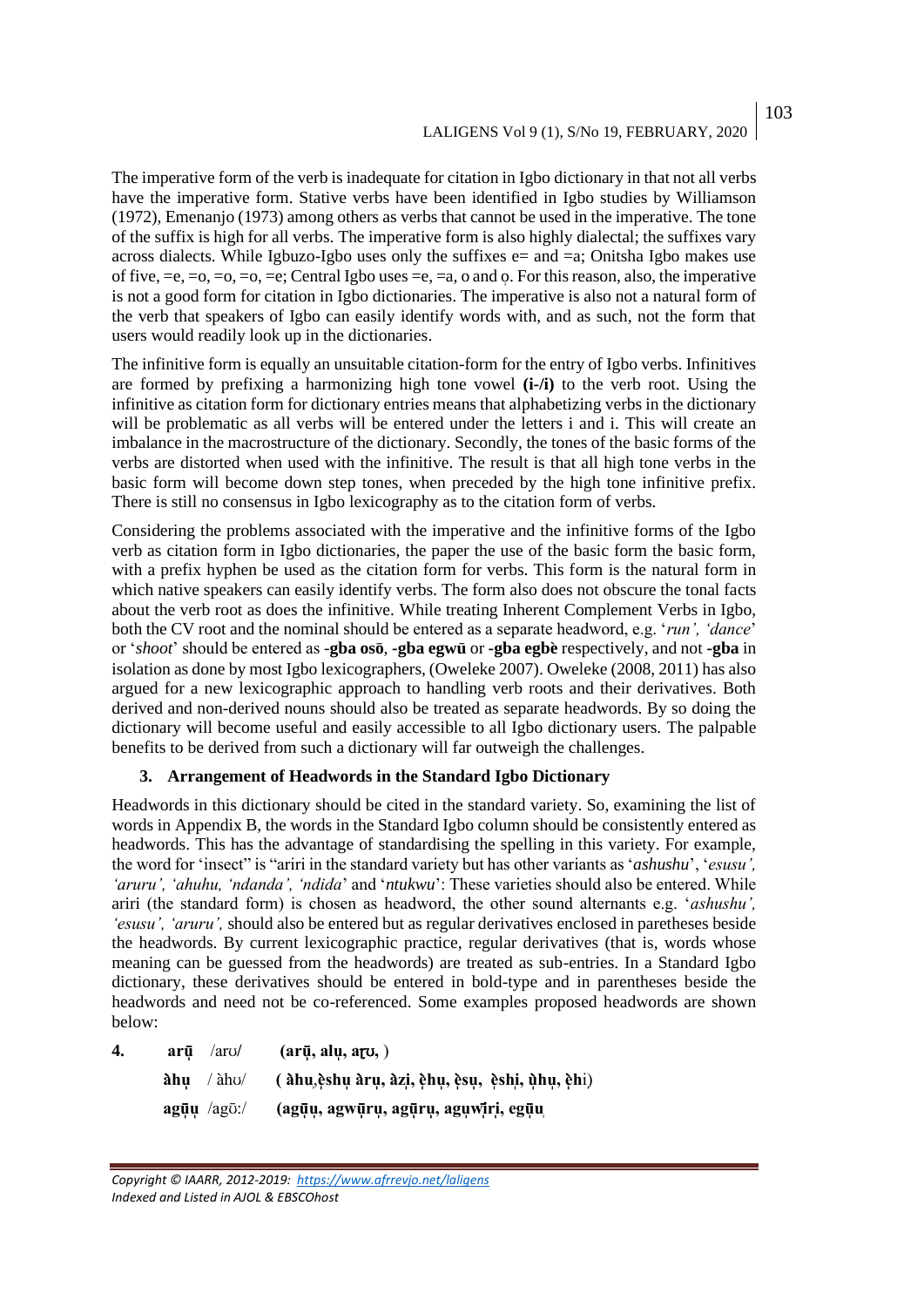104

 **ariri** /arr/ (**ashushu, esusu, aruru, ahuhu) ehihie** /ehihie/ (**efifie, /ehihie, eshuhue, eshishie) efi /**efi**/ (efi, ehi, eshi, eshu, evi) ijiji /**idid/ (**ijiji, igiji, izizi, nzhizhi, izi**   $\frac{1}{2}$   $\frac{1}{2}$   $\frac{1}{2}$   $\frac{1}{2}$   $\frac{1}{2}$   $\frac{1}{2}$   $\frac{1}{2}$   $\frac{1}{2}$   $\frac{1}{2}$   $\frac{1}{2}$   $\frac{1}{2}$   $\frac{1}{2}$   $\frac{1}{2}$   $\frac{1}{2}$   $\frac{1}{2}$   $\frac{1}{2}$   $\frac{1}{2}$   $\frac{1}{2}$   $\frac{1}{2}$   $\frac{1}{2}$   $\frac{1}{2}$   $\frac{1}{2}$   $\$ **otula** /otula/ (**ochula, otuna, otune, otele, otula**)

In this wise, the form of the standard variety is consistently chosen and entered as headword. This method is highly economical as it avoids repetition of entries.

Alternatively, the phonetic transcriptions of the variant forms can be given in parentheses, e.g. [al $\bar{v}$ , ar $\bar{v}$ , ar $\bar{v}$ ]. This will allow the correct pronunciation of these words in their different dialects. This method recognizes the existence of many dialects in the language and show how these dialects can be harnessed to move Igbo dictionary writing forward. The method also has the advantage of saving space since the variant forms will not be entered in their different alphabetical positions as done in some extant Igbo dictionaries.

Since lexical variants have also been attested in the language, we also suggest that these alternants be treated as irregular derivatives. In standard lexicographic practice, lexemes whose meanings are divergent are treated as irregular derivatives. By this method all the lexically variant forms, (that is, both the forms in the Standard dialect and in other varieties) should be entered as separate headwords in their right alphabetical positions. In the data, we have two varieties for the word "anthill", "mpku" and "ozu". These varieties should be entered as headwords. All the Igbo words in the list below (both in the Standard and other varieties) should be cited as separate headwords.

| 5. | English   | <b>Standard Igbo</b> | <b>Other Igbo variants</b> |
|----|-----------|----------------------|----------------------------|
|    | bamboo    | àchàrà               | otōsi, ùkùtè, òkòrò        |
|    | groundnut | àhuekere             | isaèwè àsibokō àpàpa       |
|    | cassava   | akpu                 | imànakà, àgburu, mblàkà    |
|    | bottle    | karama,              | ùlù, ògo, ekpem, ololo     |

So, all the words for groundnut in the language, for example: **àhuekere, ìsaèwè, asiboko,** and **apapa** should be treated as lexemes in their own rights and entered as separate headwords in their different alphabetical positions. The variants should therefore be co-referened in the dictionary. This method has the advantage of treating these variants from the different dialects as synonyms. Dialectal variations have been identified as sources of synonyms.

#### **Conclusion**

The existence of dialect variation in Igbo has been largely responsible for the few Igbo dictionaries. It has also encouraged dialect-based dictionary compilation. This paper, has examined the lexicographic problems of the citation-form and arrangement of headwords created by the dialect facts of the language. It has also examined the possibility of harnessing both the sound and lexical variations of the language in creating a Standard Igbo dictionary. For the Igbo dictionary to fulfill its pedagogical as well as the standardization role, the production of a standard dictionary that will transcend all Igbo dialects has become imperative. Though the task is enormous, it is realizable and the benefits would outweigh the challenges. The paper argues that a dictionary in the standard variety will definitely create the much-needed pan-acceptance and thus advance literacy in Igbo.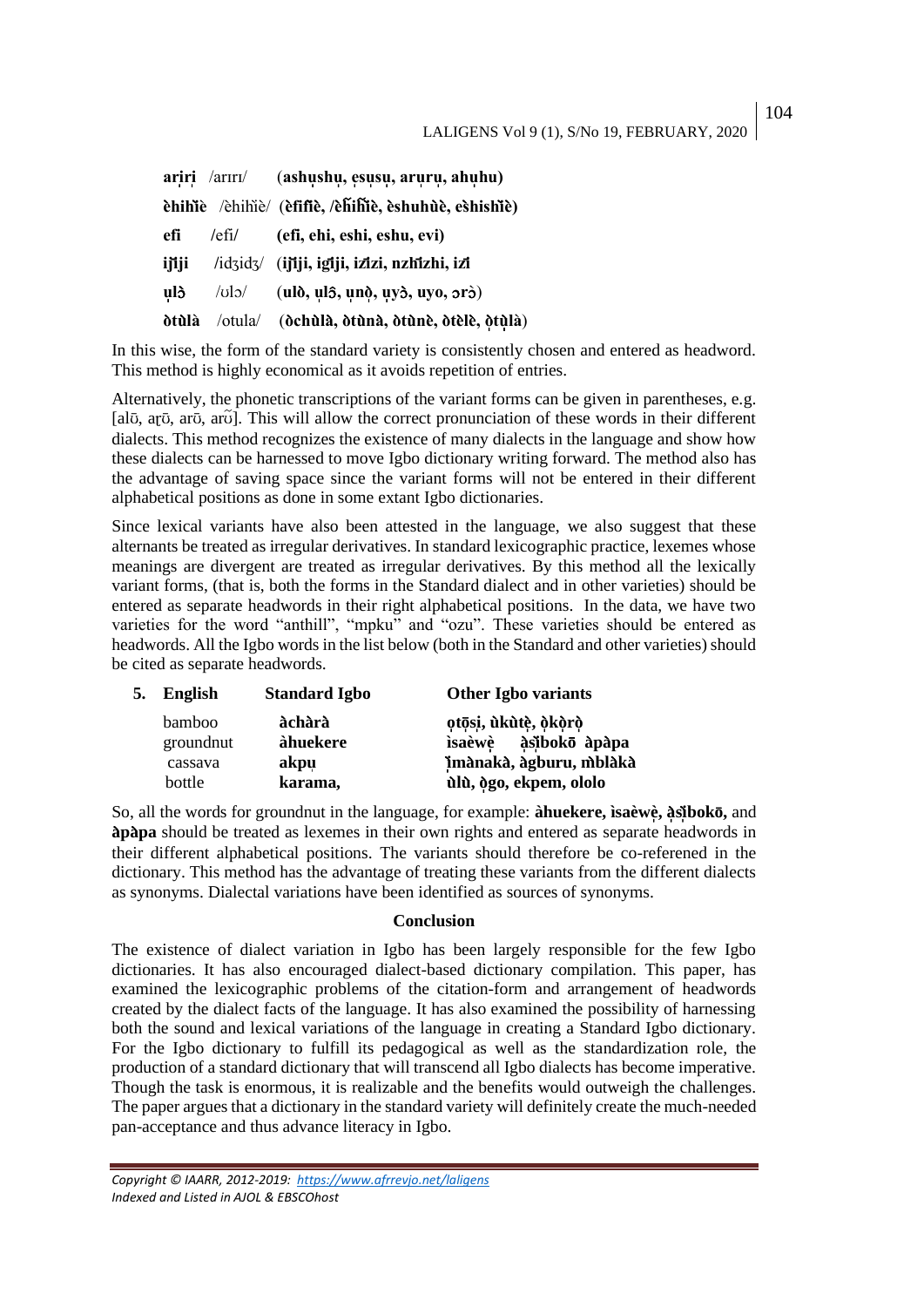#### **References**

- Alerechi, R. I. C. (2007). Labial variation in Ikwere. In Ndimele, O. M. (ed.) *Convergence English Nigerian Languages. A festschrift for Munzali A. Jibril.* Port Harcourt: M & J Grand.
- Al-Kasimi, A. M. (1977). *Linguistics and bilingual dictionaries*. Leiden: E.J. Brill.
- Dennis, T. J. (1923). *Dictionary of the Ibo Language: English-Ibo*. Lagos: CMS Bookshop.
- Echeruo, M. J. C. (2001). *Igbo English Dictionary*. Lagos: Longman.
- Emenanjo, E. N. (1973). Towards definitive Igbo dictionaries: A review of Dr. Williamson's Igbo-English dictionary. *Ikenga* 2, 2:93-108.
- Emenanjo, E. N. (1985). Language engineering in present day Igbo. In Williamson, K. (ed.). *West African Languages in education*, pp. 80-94. Vienna: Afro-Pub. Bond.
- Emenanjo, E. N. (1989). Planned and spontaneous modernization of standard Igbo vocabulary. In Hagège Claude & Isván, F. (eds.). *Language reform history and future, pp.*221-232. Hamburg: Helmut Buske Verlag.
- Emenanjo, E. N. (1998). The modernization of the Igbo language and its implication for holistic education. In Prah, K. K. (ed.). *Between distinction and extinction*, pp. 43-52. South Africa: Witwatersrand University Press.
- Emenanjo, E. N. et al. (eds.) (1999). *Igbo Metalanguage (Okaasusu Igbo)*. *A glossary of English-Igbo technical terms in language, Literature and methodology.* Ibadan: University Press Ltd.
- Igwe, G.E. (1999). *Igbo English dictionary*. Ibadan: University Press.
- Ikekeonwu, C. (2005). Igbo language development: Intrigues, palliatives and solutions. In Ikekeonwu, C. & Inno Nwadike (eds.). Igbo language development: The metalanguage perspective. Enugu: CIDJAP Printing Press.
- Kiango, J. G. (2000). *Bantu lexicography: A critical survey of the principles and process of constructing dictionary entries*. Tokyo: ILCAA.
- Landau, S. (2001). *Dictionaries: The art and craft of lexicography*. 2nd Edition. Cambridge: Cambridge University Press.
- Manfredi, V. (1989). Igboid. In Bendor-Samual (ed.) *The Niger-Congo languages: A Classification and Description of Africa's largest language family*. New York: University Press of America.
- Monye, A. A. (1989). A re-examination of the 9th vowel phoneme in Igbo. *Studies in African Linguistics.* 20. 2. 201-215.
- Oweleke, E. N. (2007a). *Some issues in lexicography: The problems of ICVs, affixation and verbnoun selection restrictions in the Igbo dictionary*. Unpublished PhD Dissertation. University of Port Harcourt.
- Oweleke, E. N. (2007b). Establishing citation-forms for inherent complement verbs in Igbo lexicography. In O. M. Ndimele. (ed.) *Convergence: English & Nigerian Languages. A festschrift for Munzali A. Jibril*. Port Harcourt: M & J Grand Orbit.

*Copyright © IAARR, 2012-2019: <https://www.afrrevjo.net/laligens> Indexed and Listed in AJOL & EBSCOhost*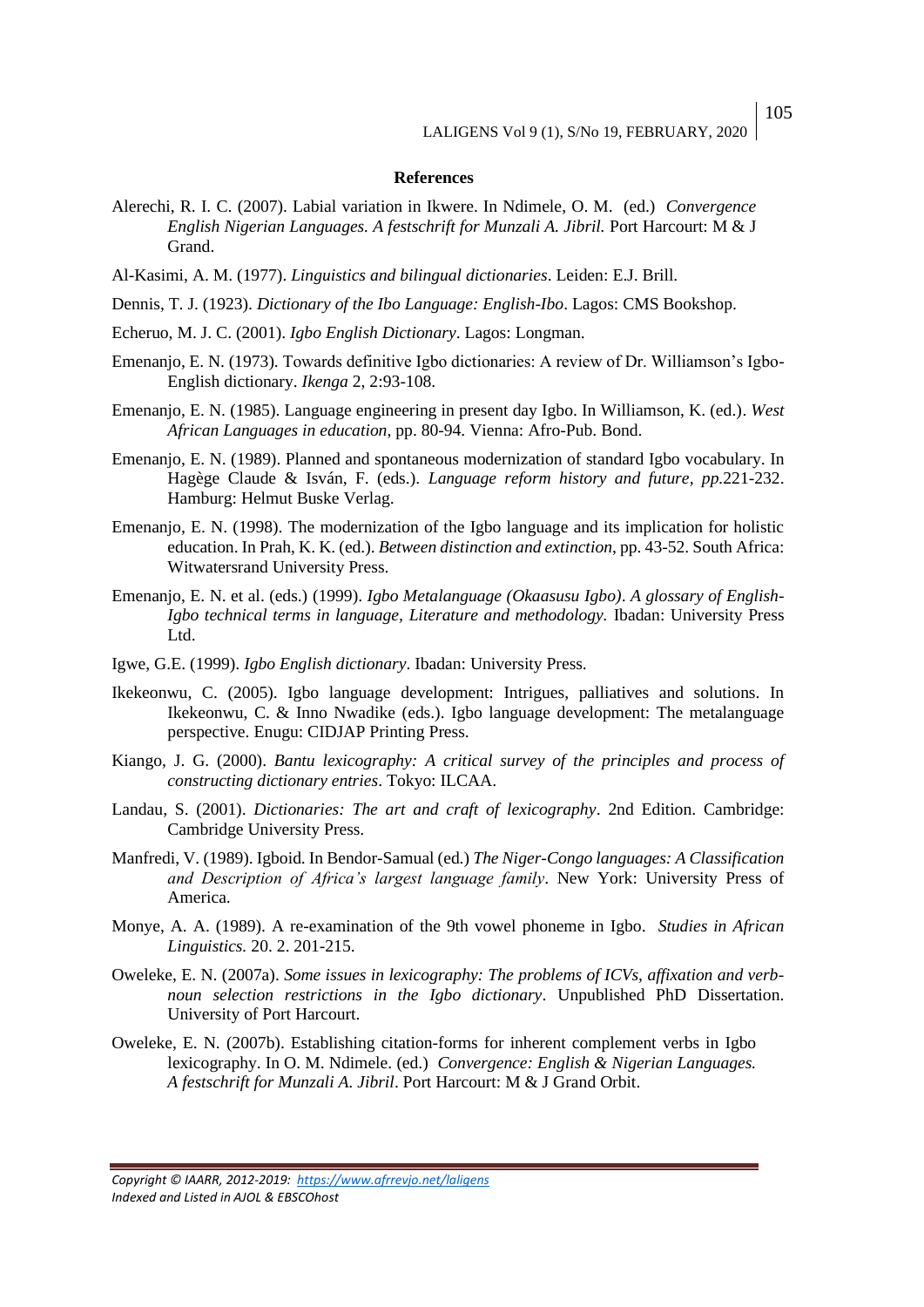Oweleke, E. N. (2008). Derivational morphology and Igbo dictionaries. In Ndimele, O. M. (ed.) *Critical issues in the study of linguistics, languages & literature in Nigeria. A festschrift for Conrad Max Benedict Brann.* Port Harcourt: M & J Grand Orbit.

Thomas N. (1913). *Ibo-English English-Ibo dictionary*. London: Harrison.

Wardhaugh, R. (2006). *An introduction to sociolinguistics.* 5th Edition. Oxford: Blackwell Publishing.

Welmers, B. F. & Welmers, W. E. (1968). *Igbo: A learner's dictionary*. Los Angeles.

Williamson, K. (ed.) (1968). *An introduction to Ìka and Ukwuanì*. Institute of African Studies. University of Ibadan. Occasional Publication 14.

Williamson, K. (ed.) (1972). *Igbo English dictionary*. Benin City: Ethiope Publishing Corporation.